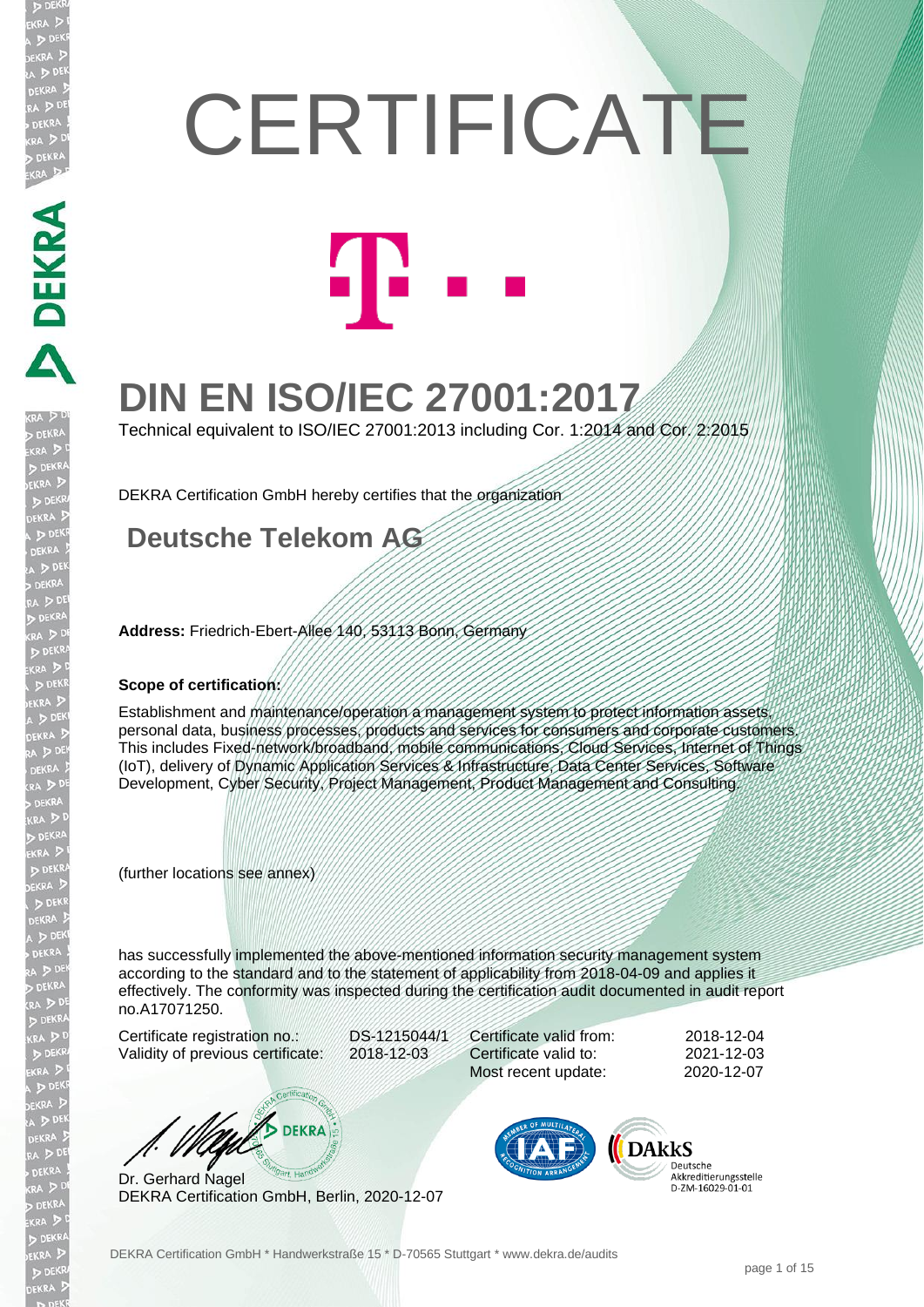valid from 2018-12-04 to 2021-12-03

| $\triangleright$ |
|------------------|
|                  |
|                  |
|                  |
|                  |
|                  |
|                  |
|                  |
|                  |
|                  |
|                  |
|                  |
|                  |
|                  |
|                  |
| l                |
|                  |
|                  |
|                  |
|                  |
|                  |
|                  |
|                  |
|                  |
|                  |
|                  |
|                  |
|                  |
|                  |
|                  |
|                  |
|                  |
|                  |
| j                |
|                  |
| j                |
|                  |
|                  |
| 1                |
|                  |
|                  |
| I                |
|                  |
| ļ                |
|                  |
|                  |
|                  |
| ļ<br>j           |
|                  |

|     | Headquarter                                                                 |                                                               | <b>Scope of</b><br>certification |
|-----|-----------------------------------------------------------------------------|---------------------------------------------------------------|----------------------------------|
|     | Deutsche Telekom AG                                                         | Friedrich-Ebert-Allee 140<br>53113 Bonn<br>Germany            | See page 1                       |
|     | at the following locations /<br>at the companies at the following locations |                                                               | <b>Scope of</b><br>certification |
| 1.  | <b>Central Function Security</b><br>Management                              | Friedrich-Ebert-Allee 140<br>51113 Bonn<br>Germany            | See page 1                       |
| 2.  | Group Supply Services (GSUS) -<br>Procurement                               | Landgrabenweg 151<br>53227 Bonn<br>Germany                    | See page 1                       |
| 3.  | Deutsche Telekom Security GmbH                                              | Bonner Talweg 100<br>53113 Bonn<br>Germany                    | See page 1                       |
| 4.  | Deutsche Telekom Security GmbH                                              | Reuterstrasse 65<br>53115 Bonn<br>Germany                     | See page 1                       |
| 5.  | Deutsche Telekom Security GmbH                                              | Deutsche-Telekom-Allee 9<br>64295 Darmstadt<br>Germany        | See page 1                       |
| 6.  | Deutsche Telekom Security GmbH                                              | Querstrasse 1-11<br>04103 Leipzig<br>Germany                  | See page 1                       |
| 7.  | Deutsche Telekom Security GmbH                                              | Untere Industriestrasse 20<br>57250 Netphen<br>Germany        | See page 1                       |
| 8.  | Deutsche Telekom Security GmbH                                              | Holzhauser Strasse 4-8<br>13509 Berlin<br>Germany             | See page 1                       |
| 9.  | T-Systems International GmbH                                                | Hahnstrasse 43d<br>60528 Frankfurt/Main<br>Germany            | See page 1                       |
| 10. | T-Systems International GmbH                                                | Eschborner Landstrasse 100<br>60489 Frankfurt/Main<br>Germany | See page 1                       |
| 11. | T-Systems International GmbH                                                | Kruppstrasse 121<br>60388 Frankfurt/Main<br>Germany           | See page 1                       |
| 12. | T-Systems International GmbH                                                | Lübecker Strasse 2<br>39124 Magdeburg<br>Germany              | See page 1                       |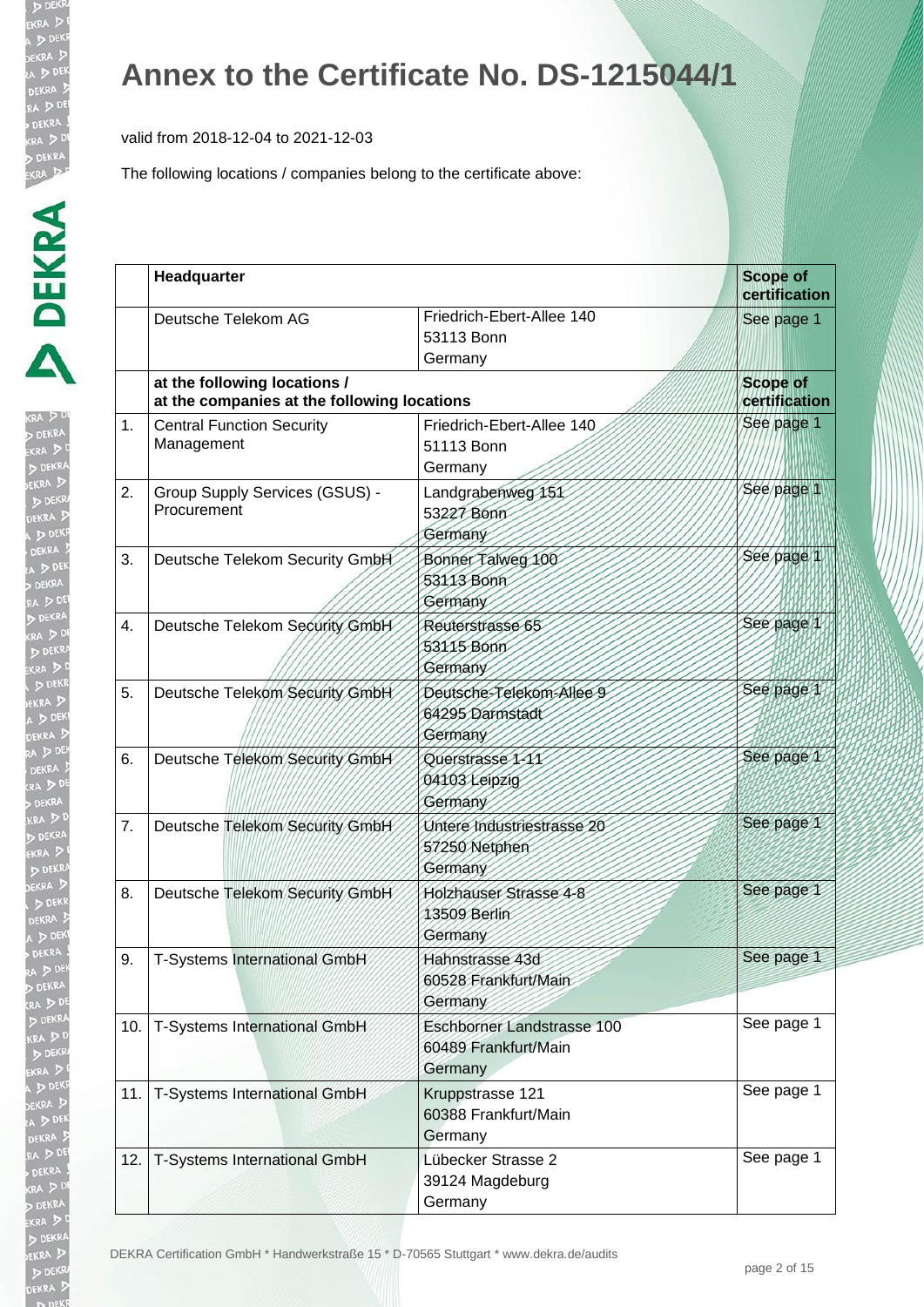valid from 2018-12-04 to 2021-12-03

The following locations / companies belong to the certificate above:

| l |
|---|
|   |
|   |
|   |
|   |
|   |
|   |
|   |
|   |
|   |
|   |
|   |
|   |
|   |
|   |
|   |
|   |
|   |
| I |
|   |
|   |
|   |
|   |
|   |
|   |
|   |
|   |
|   |
|   |
|   |
|   |
|   |
|   |
|   |
|   |
|   |
|   |
| J |
|   |
| j |
|   |
|   |
|   |
|   |
|   |
|   |
|   |
|   |
|   |
|   |
| I |
| ı |
|   |

|     | Headquarter                                                                 |                                                         | <b>Scope of</b><br>certification |
|-----|-----------------------------------------------------------------------------|---------------------------------------------------------|----------------------------------|
|     | Deutsche Telekom AG                                                         | Friedrich-Ebert-Allee 140<br>53113 Bonn<br>Germany      | See page 1                       |
|     | at the following locations /<br>at the companies at the following locations |                                                         | <b>Scope of</b><br>certification |
| 13. | T-Systems International GmbH                                                | Am Schiens 10-11<br>39221 Bördeland/Biere<br>Germany    | See page 1                       |
| 14. | T-Systems International GmbH                                                | Dachauer Strasse 665<br>80995 München<br>Germany        | See page 1                       |
| 15. | T-Systems International GmbH                                                | Elisabeth-Selbert-Strasse 1<br>80939 München<br>Germany | See page 1                       |
| 16. | T-Systems International GmbH                                                | Am Gut Wolf 3/9a<br>52070 Aachen<br>Germany             | See page 1                       |
| 17. | T-Systems International GmbH                                                | Holzhauser Strasse 4-8<br>13509 Berlin<br>Germany       | See page 1                       |
| 18. | T-Systems International GmbH                                                | Rahel-Hirsch-Strasse10<br>10557 Berlin<br>Germany       | See page 1                       |
| 19. | T-Systems International GmbH                                                | Friedrich-Ebert-Allee 140<br>53113 Bonn<br>Germany      | See page 1                       |
| 20. | T-Systems International GmbH                                                | Landgrabenweg 151<br>53227 Bonn<br>Germany              | See page 1                       |
| 21. | T-Systems International GmbH                                                | Heinrich Hertz Strasse 1<br>64295 Darmstadt<br>Germany  | See page 1                       |
| 22. | T-Systems International GmbH                                                | Überseering 2<br>22297 Hamburg<br>Germany               | See page 1                       |
| 23. | T-Systems International GmbH                                                | Bannwaldallee 42<br>76185 Karlsruhe<br>Germany          | See page 1                       |
| 24. | T-Systems International GmbH                                                | Fasanenweg 5<br>70771 Leinfelden<br>Germany             | See page 1                       |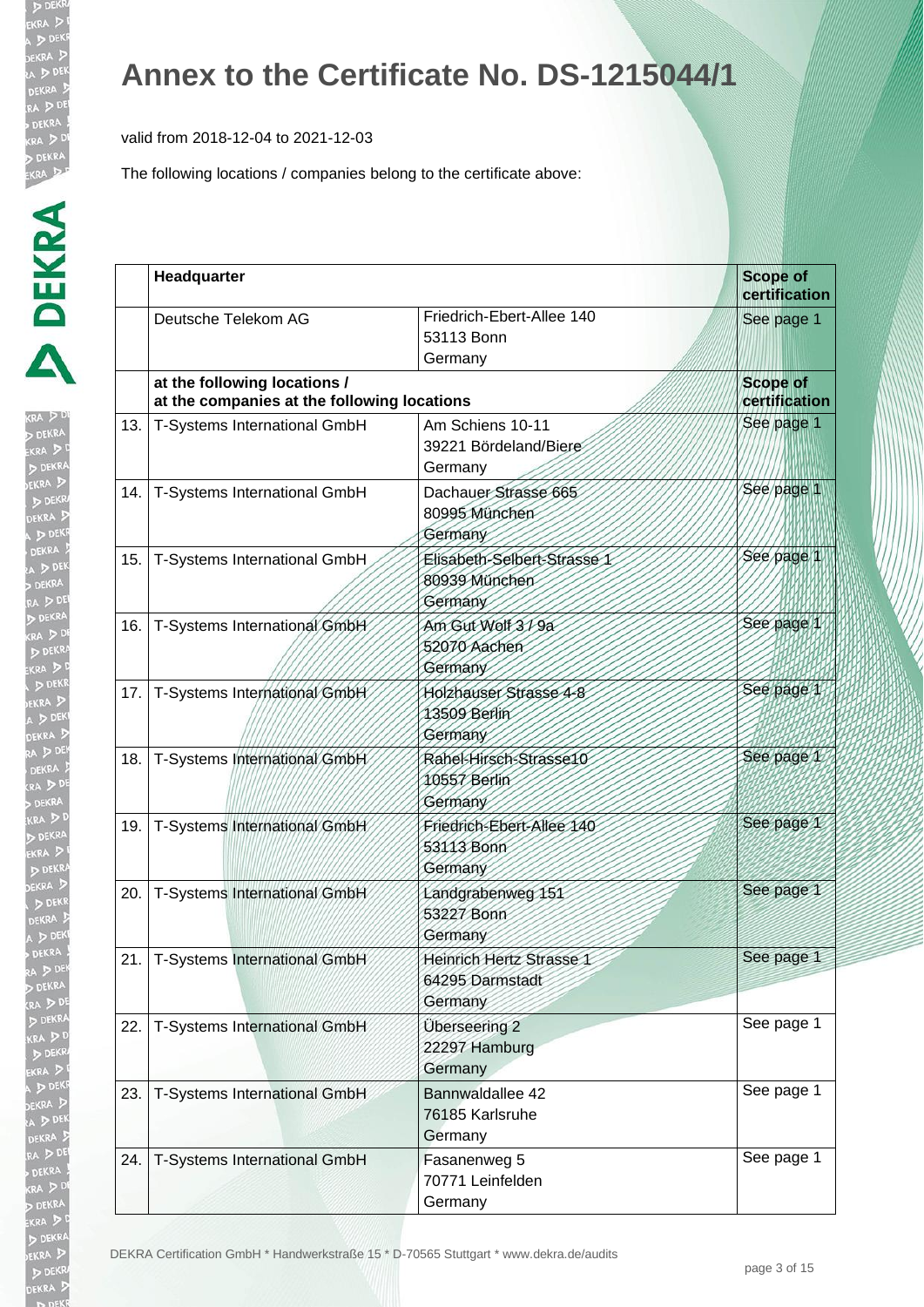valid from 2018-12-04 to 2021-12-03

| 叮<br>RA       |
|---------------|
| 人名            |
| s.            |
|               |
|               |
| i<br>P        |
|               |
| KI<br>P       |
|               |
|               |
|               |
| $\frac{1}{2}$ |
|               |
|               |
|               |
| ξ             |
|               |
| $\geq 0$      |
|               |
| Ī             |
| 3             |
| Ŀ<br>Þ        |
| l             |
| j             |
|               |
|               |
|               |
|               |
|               |
|               |
|               |
| i             |
|               |
|               |
|               |
|               |
|               |
|               |
|               |
| ١             |
|               |
|               |
|               |
|               |
|               |
|               |
|               |
|               |
|               |
|               |
|               |
|               |
|               |
|               |
|               |
|               |
|               |

|     | Headquarter                                                                 |                                                          | <b>Scope of</b><br>certification |
|-----|-----------------------------------------------------------------------------|----------------------------------------------------------|----------------------------------|
|     | Deutsche Telekom AG                                                         | Friedrich-Ebert-Allee 140<br>53113 Bonn<br>Germany       | See page 1                       |
|     | at the following locations /<br>at the companies at the following locations |                                                          | <b>Scope of</b><br>certification |
| 25. | T-Systems International GmbH                                                | Mecklenburgring 25<br>66121 Saarbrücken<br>Germany       | See page 1                       |
| 26. | T-Systems International GmbH                                                | Alessandro Volta Strasse11<br>38440 Wolfsburg<br>Germany | See page 1                       |
| 27. | T-Systems International GmbH                                                | Dingolfinger Strasse 1-15<br>81673 München<br>Germany    | Sée page 1                       |
| 28. | T-Systems International GmbH                                                | Annenstrasse 5<br>01067 Dresden<br>Germany               | See page 1                       |
| 29. | T-Systems International GmbH                                                | Karlskroner Strasse 32<br>85051 Ingolstadt<br>Germany    | See page 1                       |
| 30. | Deutsche Telekom Healthcare and<br>Security Solutions GmbH                  | Pascalstrasse 11<br>10587 Berlin<br>Germany              | See page 1                       |
| 31. | T-Systems Information Services<br>GmbH                                      | Pascalstrasse 11<br>10587 Berlin<br>Germany              | See page 1                       |
| 32. | T-Systems Multimedia Solutions<br>GmbH                                      | Riesaer Strasse 5-7<br>01129 Dresden<br>Germany          | See page 1                       |
|     | 33.   T-Systems on site services GmbH                                       | Holzhauser Strasse 4-8<br>13509 Berlin<br>Germany        | See page 1                       |
| 34. | T-Systems on site services GmbH                                             | Georg-Elser-Strasse 4<br>90441 Nürnberg<br>Germany       | See page 1                       |
| 35. | T-Systems Austria GesmbH                                                    | Rennweg 97-99<br>1030 Wien<br>Austria                    | See page 1                       |
| 36. | T-Systems Austria GesmbH                                                    | Richard-Neutra-Gasse 10<br>1210 Wien<br>Austria          | See page 1                       |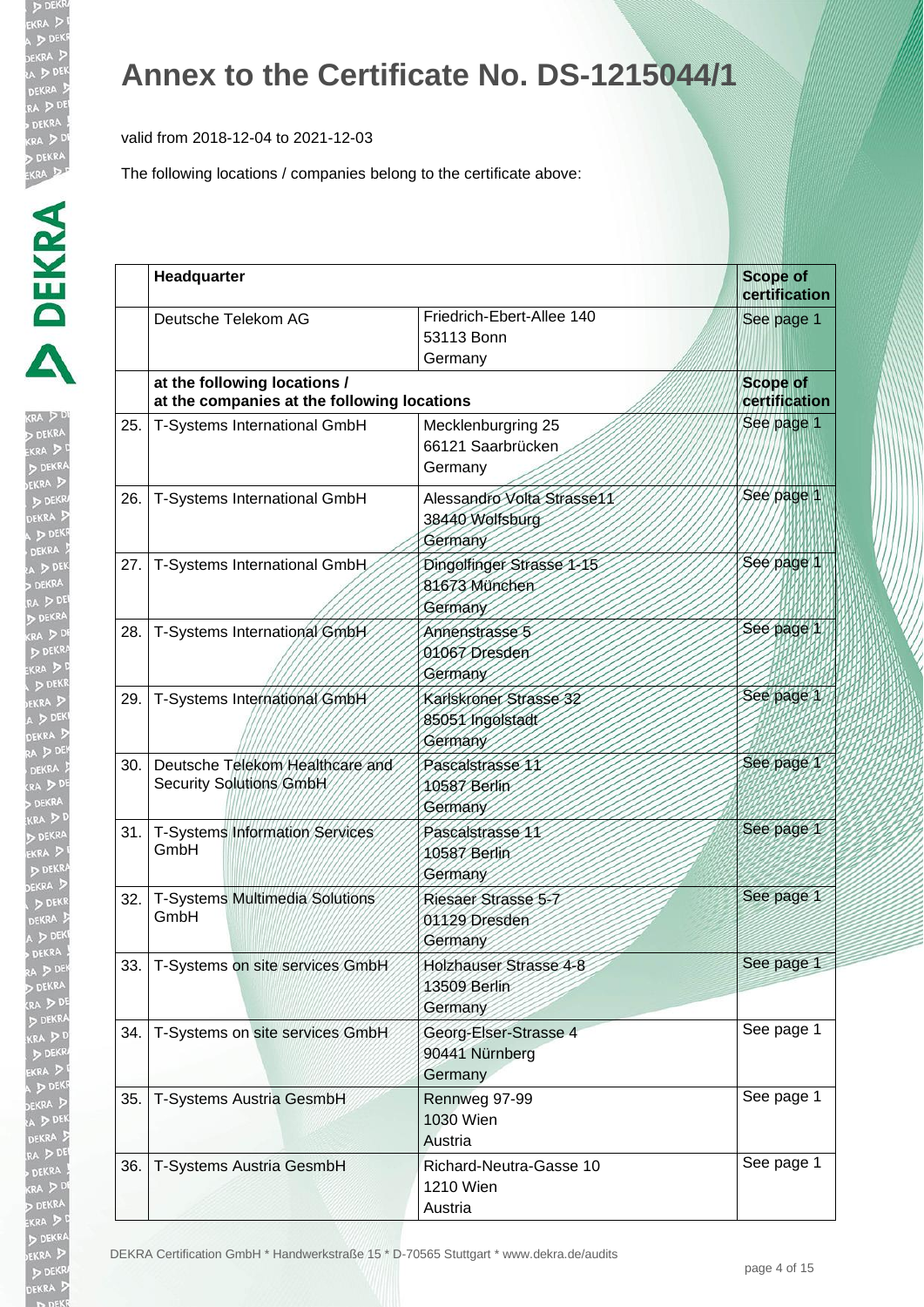valid from 2018-12-04 to 2021-12-03

| ŀ                    |
|----------------------|
| Ì                    |
|                      |
|                      |
|                      |
|                      |
|                      |
|                      |
|                      |
|                      |
| j                    |
|                      |
|                      |
|                      |
|                      |
|                      |
|                      |
|                      |
|                      |
| $\ddot{\phantom{a}}$ |
| ì                    |
|                      |
|                      |
|                      |
|                      |
|                      |
| l                    |
|                      |
|                      |
|                      |
|                      |
|                      |
| $\ddot{}}$           |
|                      |
|                      |
|                      |
|                      |
|                      |
|                      |
|                      |
|                      |
|                      |
|                      |
|                      |
|                      |
|                      |
|                      |
|                      |
|                      |
|                      |
|                      |
|                      |
|                      |
|                      |
|                      |
|                      |
|                      |
|                      |
|                      |
|                      |

|       | Headquarter                                                                 |                                                                                                                           | <b>Scope of</b><br>certification |
|-------|-----------------------------------------------------------------------------|---------------------------------------------------------------------------------------------------------------------------|----------------------------------|
|       | Deutsche Telekom AG                                                         | Friedrich-Ebert-Allee 140<br>53113 Bonn<br>Germany                                                                        | See page 1                       |
|       | at the following locations /<br>at the companies at the following locations |                                                                                                                           | <b>Scope of</b><br>certification |
| 37.   | T-Systems Austria GesmbH                                                    | Hans-Czettel-Strasse 1<br>3950 Gmünd<br>Austria                                                                           | See page 1                       |
| 38.   | T-Systems Austria GesmbH                                                    | Elisabethstrasse 88<br>8010 Graz<br>Austria                                                                               | See page 1                       |
| 39.   | T-Systems do Brasil Ltda.                                                   | Rua Olimpiadas, 205 - Vila Olimpia<br>04551-000 - Sao Paulo / SP<br>Brazil                                                | See page 1                       |
| 40.   | T-Systems do Brasil Ltda.                                                   | Famboré<br>Alameda Araguacema, 187<br>06460-070 Barueri / SP<br>Brazil                                                    | See page                         |
| 41.   | T-Systems do Brasil Ltda.                                                   | Rua Battin, 32/60 - Chacara Inglesa<br>09750-620 - São Bernardo do Campo / SP<br>Brazil                                   | See page 1                       |
| 42.   | T-Systems do Brasil Ltda.                                                   | Rua Ingo Hering, 20 - Bom Retiro<br>89010-205 - Blumenau / SC<br>Brazil                                                   | See page 1                       |
| 43.   | T-Systems P.R. China Ltd.                                                   | 1602, Tower 3<br>No. 12 Dongtucheng Road Heping Street<br>Chaoyang District,<br><b>Beijing 100013</b><br>China            | See page 1                       |
| 44. l | T-Systems P.R. China Ltd.                                                   | No.15 Middle Tongji Road,<br>Beijing Economic Technolgoy Development<br>Zone, Daxing District,<br>100176 Beijing<br>China | See page 1                       |
| 45.   | T-Systems P.R. China Ltd.                                                   | Building 3, No. 700 Jinyu Road,<br>Jinqiao Industrial Zone, Pudong District,<br>201206 Shanghai<br>China                  | See page 1                       |
| 46.   | T-Systems P.R. China Ltd.                                                   | Unit. 1501, No. 1350,<br>Li Tong Plaza, North Sichuan Road,<br>HongKou District,<br>200080 Shanghai<br>China              | See page 1                       |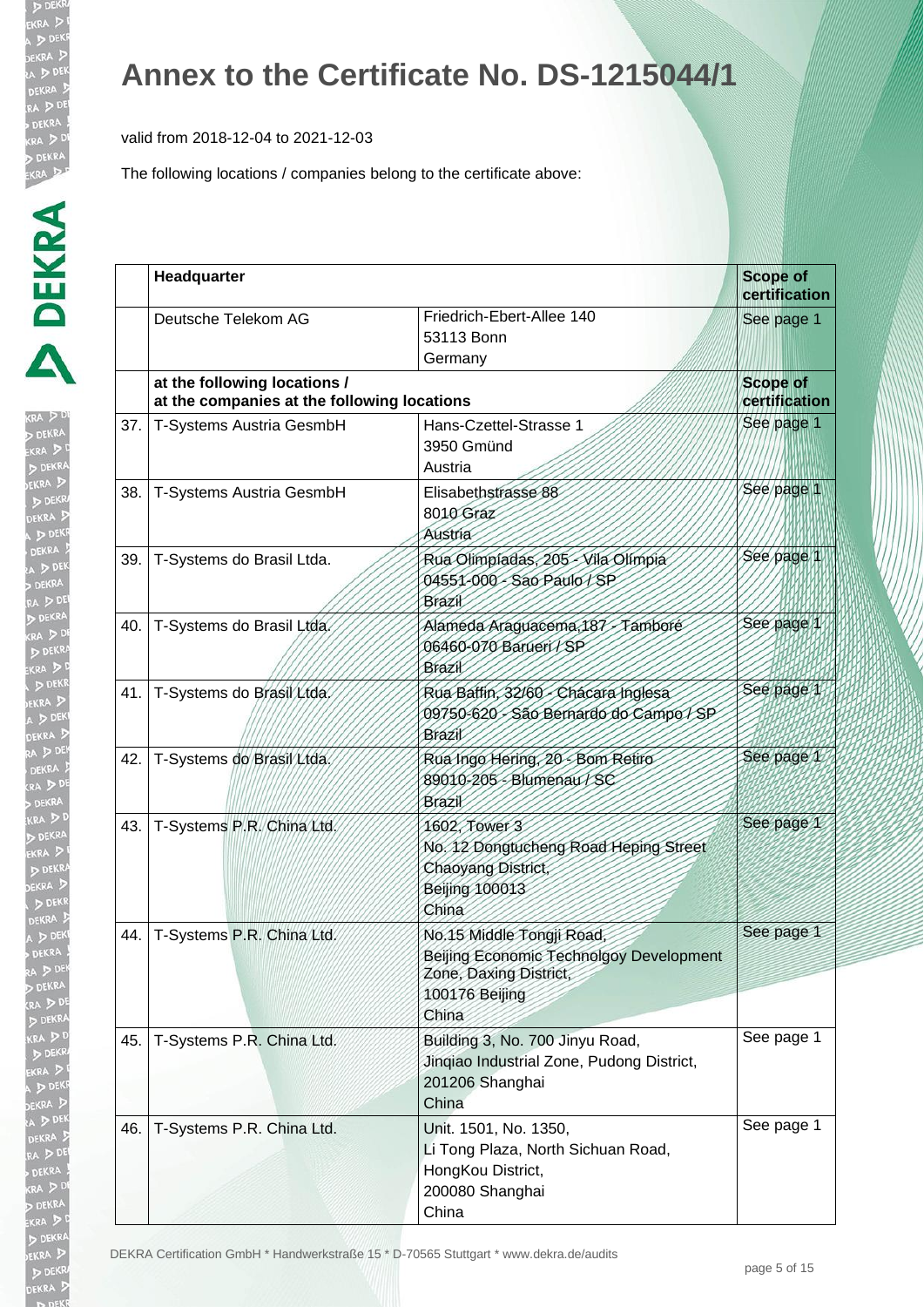valid from 2018-12-04 to 2021-12-03

| þ |
|---|
|   |
|   |
| j |
|   |
|   |
|   |
|   |
|   |
|   |
|   |
|   |

|     | Headquarter                                                                 |                                                                                                                                | <b>Scope of</b><br>certification |
|-----|-----------------------------------------------------------------------------|--------------------------------------------------------------------------------------------------------------------------------|----------------------------------|
|     | Deutsche Telekom AG                                                         | Friedrich-Ebert-Allee 140<br>53113 Bonn<br>Germany                                                                             | See page 1                       |
|     | at the following locations /<br>at the companies at the following locations |                                                                                                                                | <b>Scope of</b><br>certification |
| 47. | T-Systems P.R. China Ltd.                                                   | 19F, Building F3, A9 area, Wuhan Future<br>city,<br>No.999 Gaoxin Road,<br>Eastlake Development Zone,<br>430070 Wuhan<br>China | See page 1                       |
| 48. | <b>T-Systems France SAS</b>                                                 | 1-3 rue Eugène et Armand Peugeot<br>92500 Rueil-Malmaison<br>France                                                            | See page 1                       |
| 49. | T-Systems France SAS                                                        | 1 rond Point du General Eisenhower<br>31100 Toulouse<br>France                                                                 | See page 1                       |
| 50. | Deutsche Telekom Systems<br>Solutions Hungary Kft.                          | Tóth Kálmán v. 2/B (Mill Park)<br>1097 Budapest<br>Hungary                                                                     | See page 1                       |
| 51. | Deutsche Telekom Systems<br>Solutions Hungary Kft                           | Vézér ú. hrsz. 0204/15 (FUDASPARK)<br>4032 Debrecen<br>Hungary                                                                 | See page 1                       |
| 52. | Deutsche Telekom Systems<br>Solutions Hungary Kft.                          | Nagy Lajos király útja 11.<br>7621 Pécs<br>Hungary                                                                             | See page 1                       |
| 53. | Deutsche Telekom Systems<br>Solutions Hungary Kft.                          | Rákóczi út 19<br>7621 Pécs.<br>Hungary                                                                                         | See page 1                       |
| 54. | Deutsche Telekom Systems<br>Solutions Hungary Kft.                          | Bocskai u. 8/B<br>6721 Szeged<br>Hungary                                                                                       | See page 1                       |
| 55. | Deutsche Telekom Systems<br>Solutions Hungary Kft.                          | Rókusi krt. 2-10.<br>6724 Szeged<br>Hungary                                                                                    | See page 1                       |
| 56. | T-Systems ITC Iberia, S.A.                                                  | Calle Sancho de Ávila, 110 - 130<br>08018 Barcelona<br>Spain                                                                   | See page 1                       |
| 57. | T-Systems ITC Iberia, S.A.                                                  | Parcela PC1 08 01<br>Carretera BP-1413 Km 3,7<br>08290 Cerdanyola del Valles<br>Spain                                          | See page 1                       |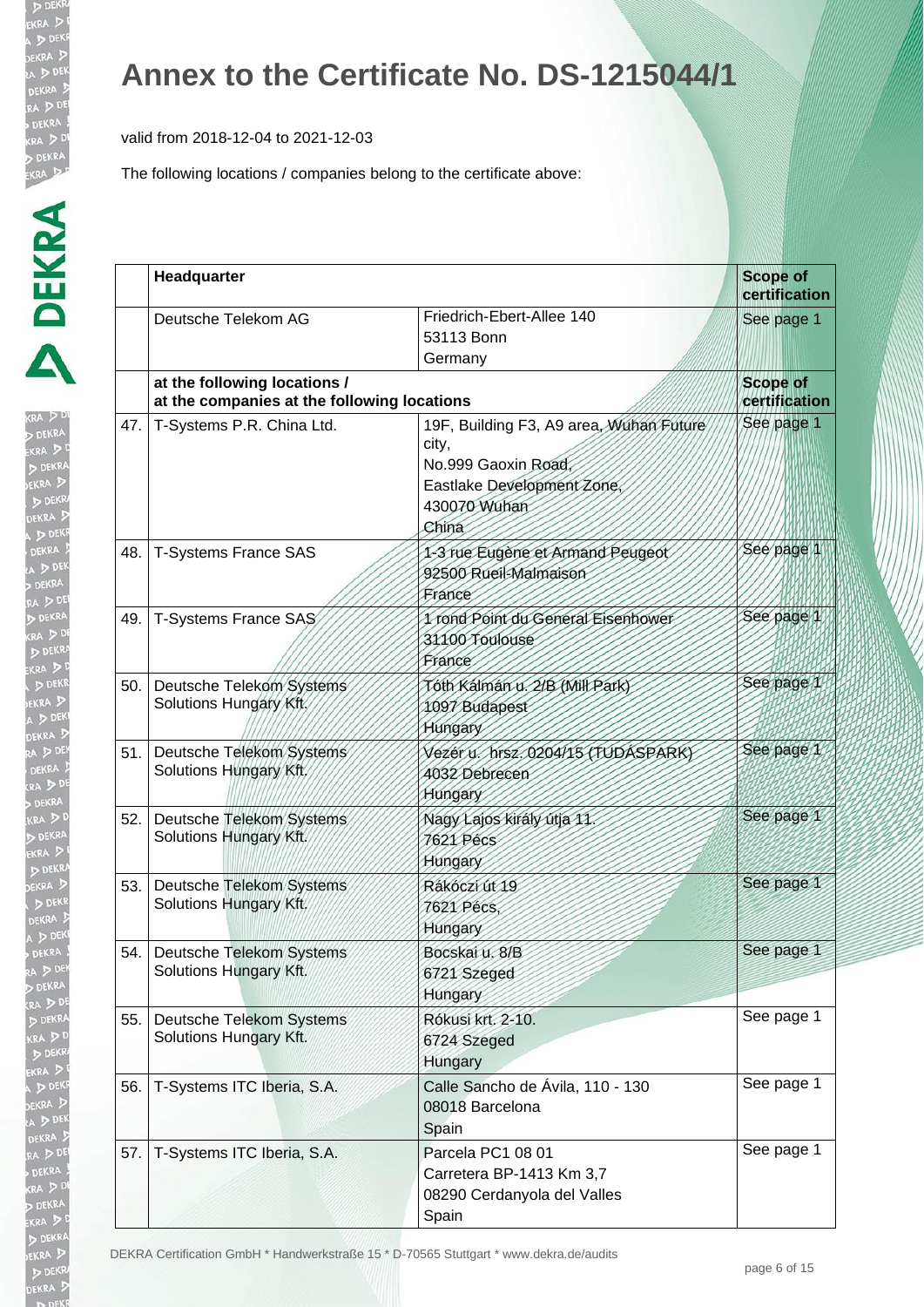valid from 2018-12-04 to 2021-12-03

| $\frac{1}{2}$                 |
|-------------------------------|
|                               |
| ι<br>$\overline{\phantom{a}}$ |
|                               |
|                               |
|                               |
|                               |
|                               |
|                               |
|                               |
|                               |
|                               |
|                               |
|                               |
|                               |
|                               |
|                               |
|                               |
|                               |
|                               |
|                               |
|                               |
|                               |
|                               |
|                               |
|                               |
|                               |
|                               |
|                               |
|                               |
|                               |
|                               |
|                               |
|                               |

|     | Headquarter                                                                           |                                                                                                                                     | <b>Scope of</b><br>certification |
|-----|---------------------------------------------------------------------------------------|-------------------------------------------------------------------------------------------------------------------------------------|----------------------------------|
|     | Deutsche Telekom AG                                                                   | Friedrich-Ebert-Allee 140<br>53113 Bonn<br>Germany                                                                                  | See page 1                       |
|     | at the following locations /<br>at the companies at the following locations           |                                                                                                                                     | <b>Scope of</b><br>certification |
| 58. | T-Systems ITC Iberia, S.A.                                                            | Camí de Valls, 81-87<br>43204 Reus<br>Spain                                                                                         | See page 1                       |
| 59. | T-Systems ITC Iberia, S.A.                                                            | Avinguda Bellisens, 42<br>43204 Reus<br>Spain                                                                                       | See page 1                       |
| 60. | T-Systems ITC Iberia, S.A.                                                            | Orduña, 2<br>28034 Madrid<br>Spain                                                                                                  | See page                         |
| 61. | T-Systems ITC Ibéria, S.A.<br>Sucursal em Portugal                                    | <b>Editicio Atlantis</b><br>Av. Dom João II, nº 44 C<br>1990-095 Lisboa<br>Portugal                                                 | See page                         |
| 62. | T-Systems ITC Ibéria, S.A.<br>Sucursal em Portugal                                    | Parque de Fornecedores da VW Autoeuropa<br>Edificio Sogepin T-Systems<br>2951-510 Quinta do Anjo Palmela<br>Portugal                | See page 1                       |
| 63. | T-Systems ITC Ibéria, S.A.<br>Sucursal em Portugal                                    | Volkswagen Autoeuropa, Ed. 11<br>Quinta da Marquesa<br>2954-024 Quinta do Anjo<br>Portugal                                          | See page 1                       |
| 64. | T-Systems Information and<br>Communication Technology India<br><b>Private Limited</b> | Panchshil Business Park Tower A, Survey<br>Number 20, Village Balewadi, Taluka Havel<br>District Pune 411045<br>India               | See page 1                       |
| 65. | T-Systems Information and<br>Communication Technology India<br><b>Private Limited</b> | Umiya Business Bay Tower II,<br>Cessna Business Park,<br>Off Outer Ring Road, Marathanhalli,<br>Bangaluru Karnataka 560037<br>India | See page 1                       |
| 66. | T-Systems Malaysia Sdn. Bhd                                                           | 2340 Century Square,<br>Jalan Usahawan<br>63000 Cyberjaya, Selangor<br>Malaysia                                                     | See page 1                       |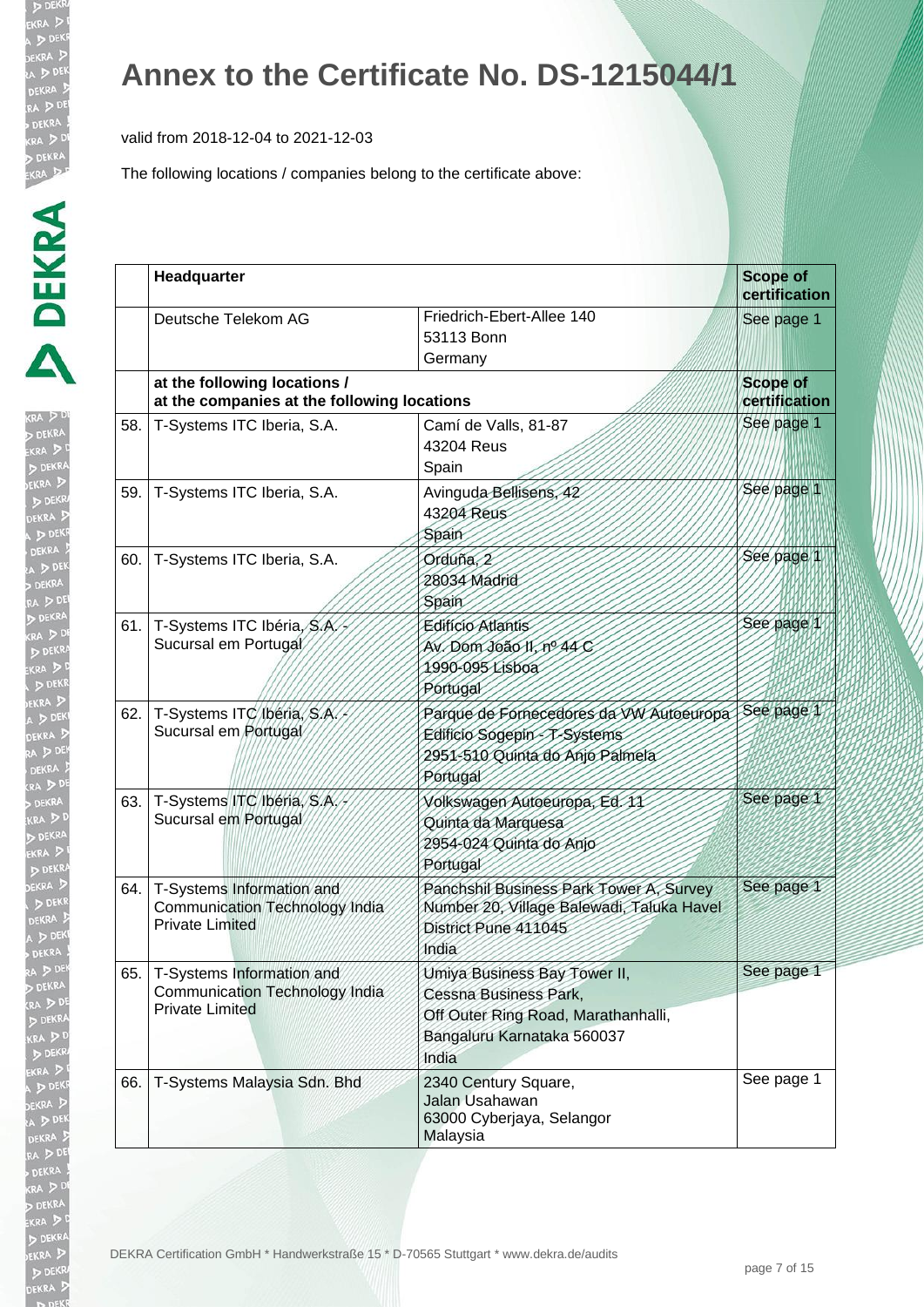valid from 2018-12-04 to 2021-12-03

| ī |
|---|
| Î |
|   |
|   |
|   |
|   |
|   |
|   |
|   |
|   |
|   |
|   |
|   |
|   |
|   |
|   |
|   |
|   |
|   |
|   |
|   |
|   |
|   |
| J |
|   |
|   |
|   |
|   |
|   |
|   |
|   |
|   |
|   |
|   |
|   |
|   |
|   |
|   |
|   |
|   |
|   |
|   |
|   |
|   |
|   |
| 1 |
| ļ |
|   |
| I |
|   |
|   |
|   |
|   |
|   |
|   |
|   |

|     | Headquarter                                                                 |                                                                                                                                             | <b>Scope of</b><br>certification |
|-----|-----------------------------------------------------------------------------|---------------------------------------------------------------------------------------------------------------------------------------------|----------------------------------|
|     | Deutsche Telekom AG                                                         | Friedrich-Ebert-Allee 140<br>53113 Bonn<br>Germany                                                                                          | See page 1                       |
|     | at the following locations /<br>at the companies at the following locations |                                                                                                                                             | <b>Scope of</b><br>certification |
| 67. | T-Systems México, S.A. de C.V.                                              | Boulevard Municipio Libre 1933<br>Ex Hacienda Mayorazgo<br>CP 72450<br>Puebla<br>Mexico                                                     | See page 1                       |
| 68. | T-Systems Nederland B.V.                                                    | Van Deventerlaan 33<br>3528 AG Utrecht<br>Netherlands                                                                                       | See page                         |
| 69. | T-Systems Nederland B.V.                                                    | Henk Sneevlietweg 2<br>1066 VH Amsterdam.<br>Netherlands                                                                                    | See page                         |
| 70. | T-Systems Nederland B.V.                                                    | Lakenblekerstraat 13<br>1431 GE Aalsmeer<br>Netherlands                                                                                     | See page 1                       |
| 71. | T-Systems Nederland B.V.                                                    | Fokkerweg 300<br>1438 AN Oude Meer<br>Netherlands                                                                                           | See page 1                       |
| 72. | T-Systems Nordic A/S                                                        | Lautrupvang 8<br>2750 Ballerup<br>Denmark                                                                                                   | See page 1                       |
| 73. | T-Systems Nordic A/S                                                        | T-Systems Nordic TC Services A/S,<br>Sverigefilial<br>Kista Science Tower<br>Färögatan 33, House D, 7th floor,<br>SE-164 51 Kista<br>Sweden | See page 1                       |
| 74. | T-Systems Nordic A/S                                                        | T-Systems Nordic A/S sivuliike Suomessa<br>Keilaranta 16, 5th floor,<br>FI-02150 Espoo<br>Finland                                           | See page 1                       |
| 75. | T-Systems Nordic A/S                                                        | T-Systems Nordic TC Services A/S, Norway<br><b>Branch</b><br>c/o Visma Services Norge AS<br>POB 733 Skøyen,<br>NO-0214 Oslo<br>Norway       | See page 1                       |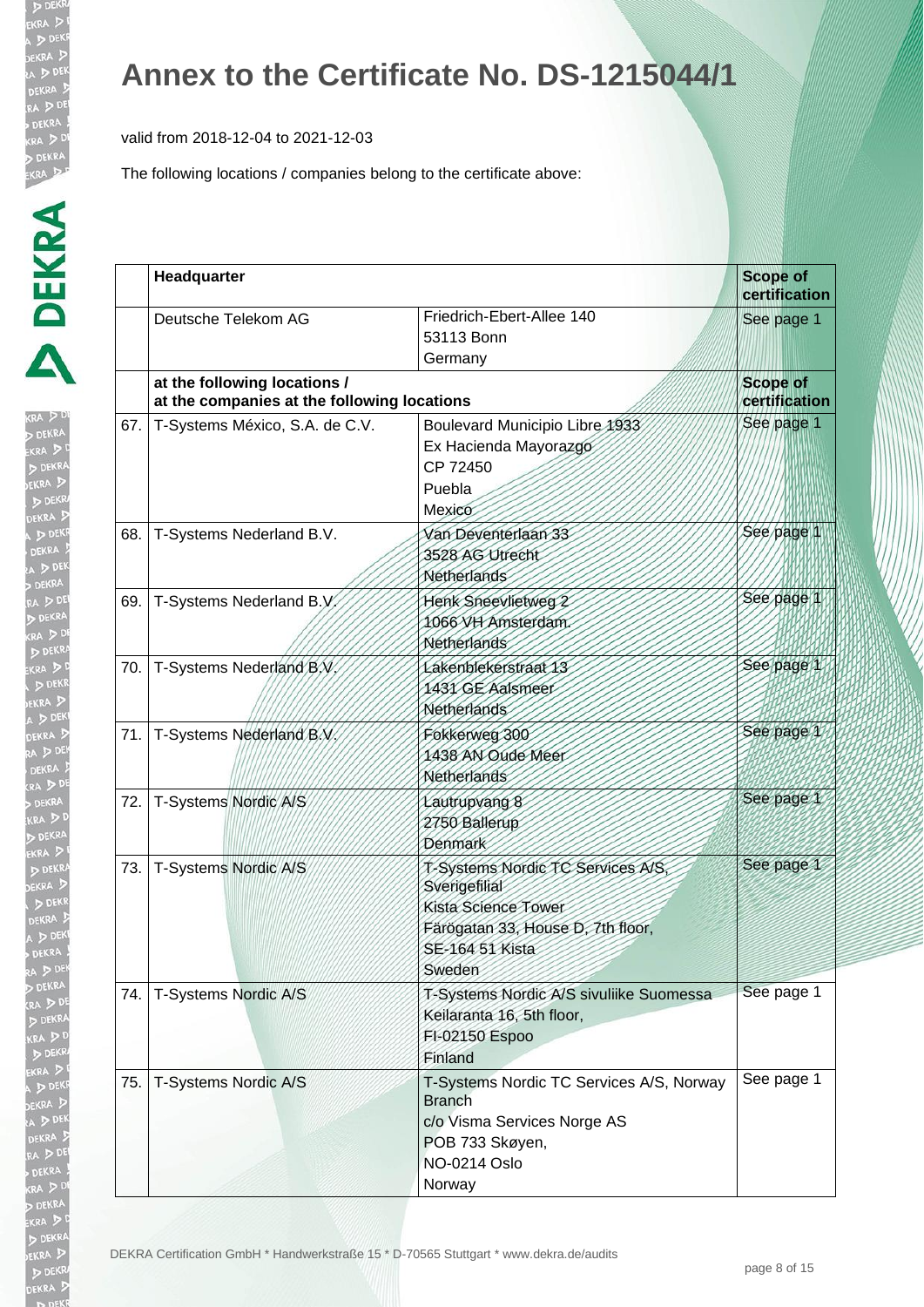valid from 2018-12-04 to 2021-12-03

The following locations / companies belong to the certificate above:

| I.                   |
|----------------------|
| RA ,<br>p            |
|                      |
| $\frac{1}{2}$        |
|                      |
| ŀ<br>ı               |
|                      |
| j<br>ļ               |
|                      |
| Ľ<br>$\frac{1}{2}$   |
|                      |
| را<br>$\frac{1}{2}$  |
|                      |
|                      |
| к<br>2               |
| EK                   |
| EKRA<br>1<br>b       |
| $\frac{1}{2}$<br>ŝ   |
| ļ                    |
| Ì,                   |
| i<br>Controller<br>j |
| I                    |
|                      |
| l                    |
| ו<br>וואס            |
| 9                    |
|                      |
|                      |
|                      |
| $\ddot{}}$           |
| KF                   |
|                      |
|                      |
| j                    |
|                      |
|                      |
|                      |
|                      |
| l.<br>j              |
|                      |
| j                    |
|                      |
|                      |
|                      |
| ß                    |
| ١                    |
| j                    |
|                      |
| Į<br>t               |
|                      |
|                      |
|                      |
|                      |
|                      |

|      | Headquarter                                                                 |                                                                                                   | <b>Scope of</b><br>certification |
|------|-----------------------------------------------------------------------------|---------------------------------------------------------------------------------------------------|----------------------------------|
|      | Deutsche Telekom AG                                                         | Friedrich-Ebert-Allee 140<br>53113 Bonn<br>Germany                                                | See page 1                       |
|      | at the following locations /<br>at the companies at the following locations |                                                                                                   | <b>Scope of</b><br>certification |
| 76.  | T-Systems North America, Inc.                                               | 1901 Butterfield Road, Suite 700<br>Downers Grove, IL 60515<br><b>USA</b>                         | See page 1                       |
| 77.  | T-Systems North America, Inc.                                               | 550 Club Drive,<br>Montgomery, TX 77316<br>USA                                                    | See page 1                       |
| 78.  | T-Systems North America, Inc.                                               | 5150/70 Westway Park Blvd,<br>Houston, TX77041<br>USA                                             | See page 1                       |
|      | 79. LLC T-Systems RUS                                                       | Linija 13 V.O. 14 Build B<br>199034 Sankt Petersburg<br><b>Russia</b>                             | See page 1                       |
| 80.  | LLC T-Systems RUS                                                           | 36/40, Sredniy prospect, Vasilievsky Island,<br>199034, Saint-Petersburg<br>Russia                | See page 1                       |
|      | 81. LLC T-Systems RUS                                                       | 8. Preobrazhenskaya square<br>107061, Moscow<br>Russia                                            | See page 1                       |
| 82.1 | LLC T-Systems RUS                                                           | 11. Kirova street.<br>394018 Voronezh<br>Russia                                                   | See page 1                       |
| 83.  | <b>LLC T-Systems RUS</b>                                                    | 6A, Kirova street,<br>394018 Voronezh<br>Russia                                                   | See page 1                       |
| 84.  | T-Systems Singapore Pte. Ltd.                                               | 15 Changi Business Park Crescent #06-01<br><b>Haite Building</b><br>Singapore 486006<br>Singapore | See page 1                       |
| 85.  | T-Systems Singapore Pte. Ltd.                                               | 23 Tai Seng Drive<br>Singapore 535224<br>Singapore                                                | See page 1                       |
| 86.  | T-Systems Singapore Pte. Ltd.                                               | 29A International Business Park<br>Jurong East, Singapore 609934<br>Singapore                     | See page 1                       |
| 87.  | T-Systems Singapore Pte. Ltd.                                               | 164 Kallang Way #03-09<br>Singapore 349248<br>Singapore                                           | See page 1                       |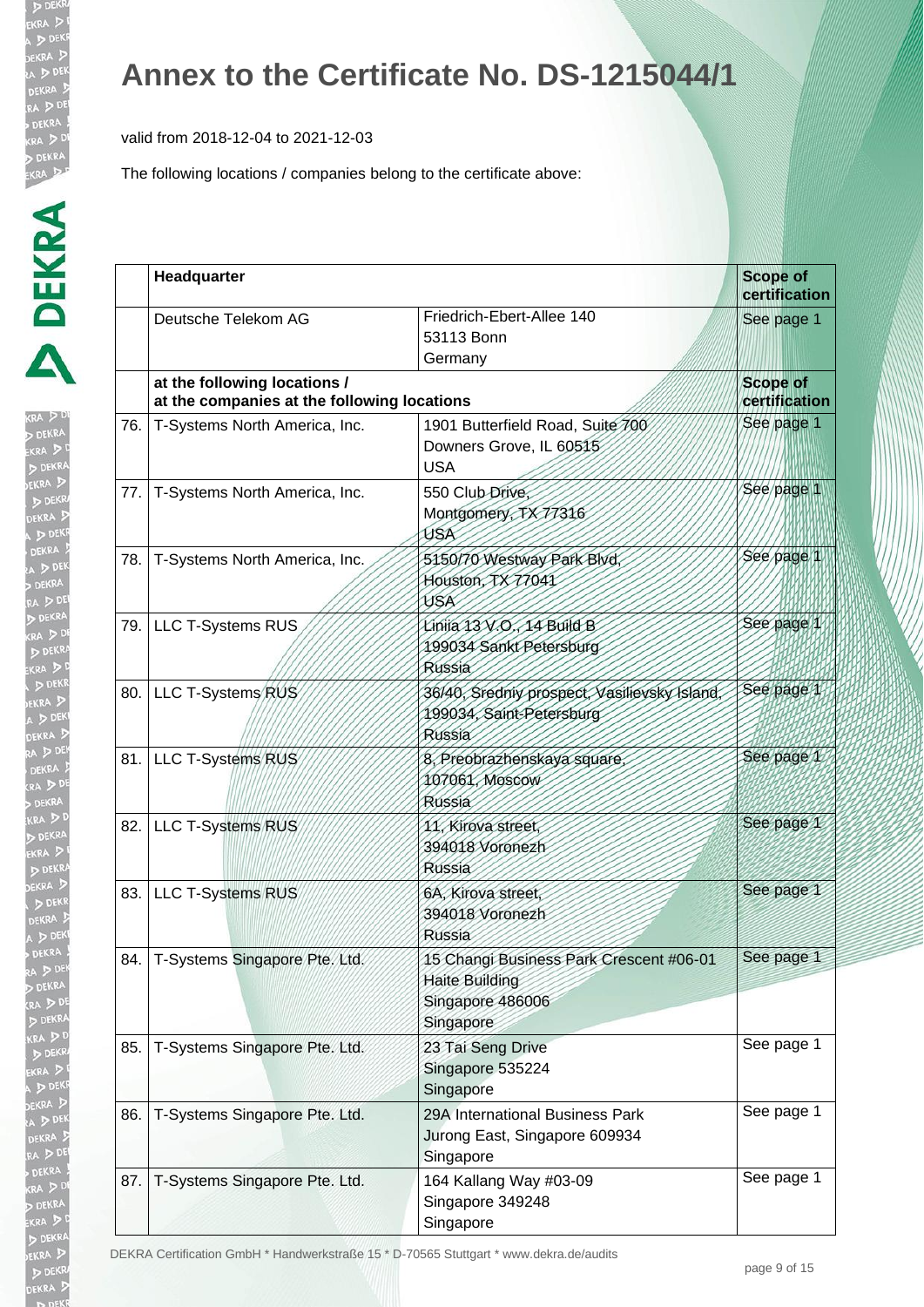valid from 2018-12-04 to 2021-12-03

The following locations / companies belong to the certificate above:

| y.                   |
|----------------------|
|                      |
|                      |
|                      |
|                      |
|                      |
|                      |
| $rac{1}{2}$          |
|                      |
|                      |
|                      |
| $\ddot{\phantom{a}}$ |
| D                    |
|                      |
|                      |
|                      |
|                      |
|                      |
|                      |
|                      |
|                      |
|                      |
|                      |
|                      |
|                      |
| ו<br>ו               |
|                      |
|                      |
|                      |
|                      |
|                      |
|                      |
|                      |
|                      |
|                      |
|                      |
|                      |
|                      |
|                      |
|                      |
|                      |
|                      |
|                      |
|                      |
|                      |
|                      |
|                      |
|                      |
|                      |
|                      |
|                      |
|                      |
|                      |
|                      |
|                      |
|                      |
|                      |
|                      |

|     | Headquarter                                                                 |                                                                                                  | <b>Scope of</b><br>certification |
|-----|-----------------------------------------------------------------------------|--------------------------------------------------------------------------------------------------|----------------------------------|
|     | Deutsche Telekom AG                                                         | Friedrich-Ebert-Allee 140<br>53113 Bonn<br>Germany                                               | See page 1                       |
|     | at the following locations /<br>at the companies at the following locations |                                                                                                  | <b>Scope of</b><br>certification |
| 88. | Deutsche Telekom Systems<br>Solutions Slovakia s.r.o                        | Žriedlová 13<br>04001 Košice<br>Slovakia                                                         | See page 1                       |
| 89. | Deutsche Telekom Systems<br>Solutions Slovakia s.r.o                        | Moldavská 8/A - 8/B<br>04001 Košice<br>Slovakia                                                  | See page 1                       |
| 90. | T-Systems Schweiz AG                                                        | Industriestrasse 21<br>3052 Zollikofen<br>Switzerland                                            | See page 1                       |
| 91. | T-Systems Schweiz AG                                                        | Engehaldenstrasse 12<br>3012 Bern<br>Switzerland                                                 | See page 1                       |
| 92. | T-Systems South Africa Holdings<br>(Proprietary) Limited                    | The Link Building<br>173 Oxford Road<br>Rosebank<br>South Africa                                 | See page 1                       |
| 93. | T-Systems Limited                                                           | Building K <sub>2</sub><br>Timbold Drive, Kents Hill<br>Milton Keynes, MK7 6BZ<br>United Kingdom | See page 1                       |
| 94. | <b>T-Systems Limited</b>                                                    | 8 Buckingham Ave<br>Slough SL1 4AX<br>United Kingdom                                             | See page 1                       |
| 95. | <b>T-Systems Limited</b>                                                    | Western International Park<br>Hayes Road<br>Hayes UB2 5XJ<br>United Kingdom                      | See page 1                       |
| 96. | <b>T-Systems Limited</b>                                                    | <b>Staines Rd</b><br>Feltham<br><b>TW14 8RS</b><br>United Kingdom                                | See page 1                       |
| 97. | <b>Deutsche Telekom Business</b><br><b>Solutions GmbH</b>                   | Landgrabenweg 151<br>53227 Bonn<br>Germany                                                       | See page 1                       |
| 98. | <b>Deutsche Telekom Business</b><br><b>Solutions GmbH</b>                   | Am Gut Wolf 3 / 9a<br>52070 Aachen<br>Germany                                                    | See page 1                       |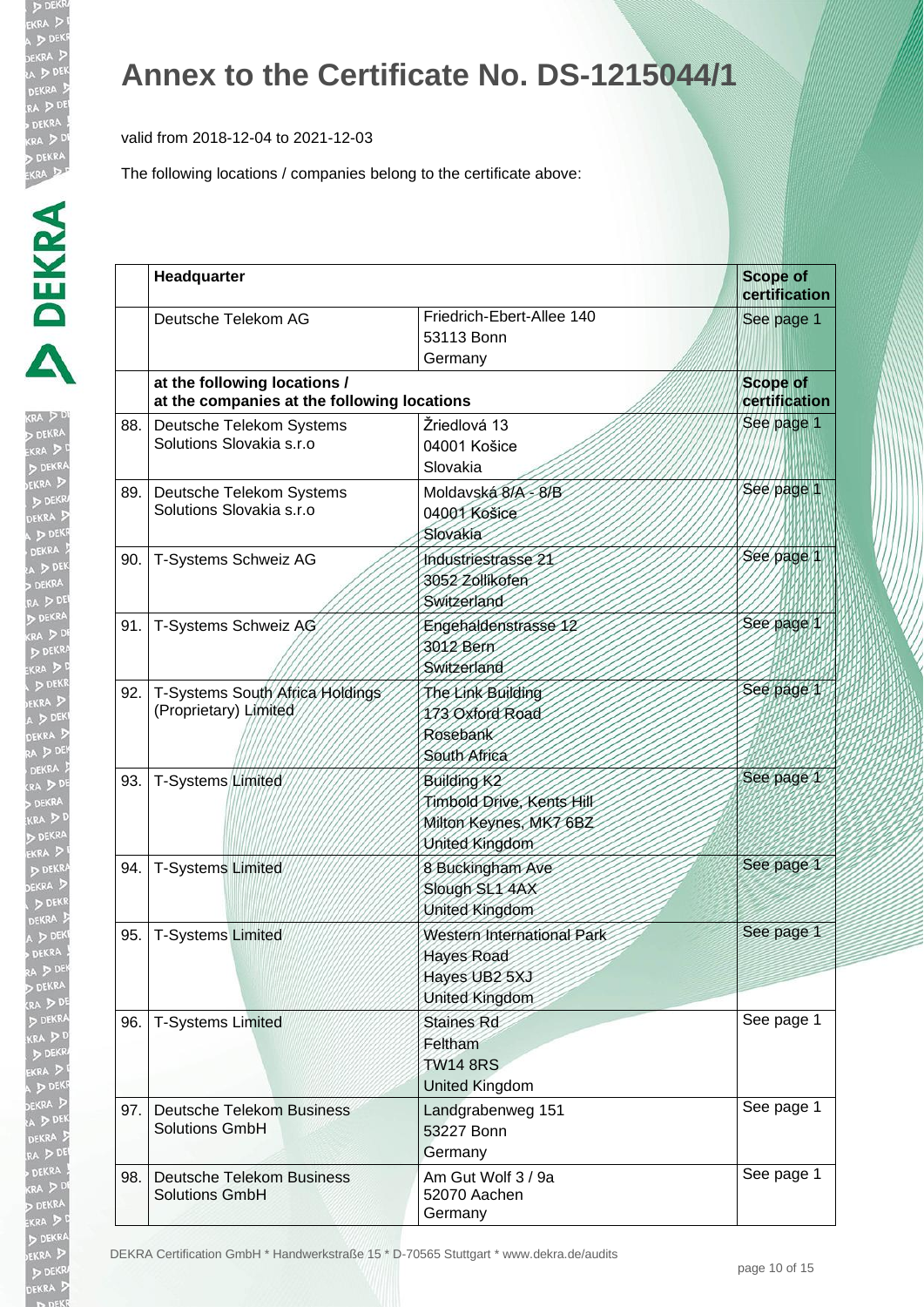**DE CRA** DE **JEKRA**  $D<sub>D</sub>$ 

D DEI EKRA  $DDE$ EKRA  $D$ 

#### **Annex to the Certificate No. DS-1215044/1**

valid from 2018-12-04 to 2021-12-03

|     | Headquarter                                                                  |                                                                                                  | <b>Scope of</b><br>certification |
|-----|------------------------------------------------------------------------------|--------------------------------------------------------------------------------------------------|----------------------------------|
|     | Deutsche Telekom AG                                                          | Friedrich-Ebert-Allee 140<br>53113 Bonn<br>Germany                                               | See page 1                       |
|     | at the following locations /<br>at the companies at the following locations  |                                                                                                  | <b>Scope of</b><br>certification |
| 99. | <b>Deutsche Telekom Business</b><br><b>Solutions GmbH</b>                    | Holzhauser Strasse 4-8<br>13509 Berlin<br>Germany                                                | See page 1                       |
|     | 100 Deutsche Telekom Business<br><b>Solutions GmbH</b>                       | Friedrich-Ebert-Allee 140<br>53113 Bonn<br>Germany                                               | See page 1                       |
|     | 101 Deutsche Telekom Business<br><b>Solutions GmbH</b>                       | Heinrich-Hertz-Strasse 1<br>64295 Darmstadt<br>Germany                                           | See page 1                       |
|     | 102 Deutsche Telekom Business<br><b>Solutions GmbH</b>                       | Überseering 2<br>22297 Hamburg<br>Germany                                                        | See page 1                       |
|     | 103 Deutsche Telekom Business<br>Solutions GmbH                              | Bannwaldallee 42<br>76185 Karlsruhe<br>Germany                                                   | See page 1                       |
|     | 104 Deutsche Telekom Business<br>Solutions GmbH                              | Fasanenweg 5<br>1011X Leinfelden<br>Germany                                                      | See page 1                       |
|     | 105 Deutsche Telekom Business<br>Solutions GmbH                              | Mecklenburgring 25<br>66121 Saarbrücken<br>Germany                                               | See page 1                       |
|     | 106 Deutsche Telekom Business<br>Solutions GmbH                              | Alessandro-Volta-Strasse 11<br>38440 Wolfsburg<br>Germany                                        | See page 1                       |
|     | 107 Deutsche Telekom Business<br>Solutions GmbH                              | Dingolfinger Strasse 1-15<br>81673 München<br>Germany                                            | See page 1                       |
|     | 108 Deutsche Telekom Global Business<br><b>Solutions GmbH</b>                | Rennweg 97-99<br>1030 Wien<br>Austria                                                            | See page 1                       |
|     | 109 Deutsche Telekom Global Business<br>Solutions Belgium NV                 | <b>Airport Plaza</b><br>Stockholm Building<br>Leonardo Da Vincilaan 19<br>1831 Diegem<br>Belgium | See page 1                       |
|     | 110 Deutsche Telekom<br>Telecomunicações e Serviços do<br><b>Brasil Ltda</b> | Rua Baffin, 32/60 - Chácara Inglesa<br>09750-620 - São Bernardo do Campo / SP<br><b>Brazil</b>   | See page 1                       |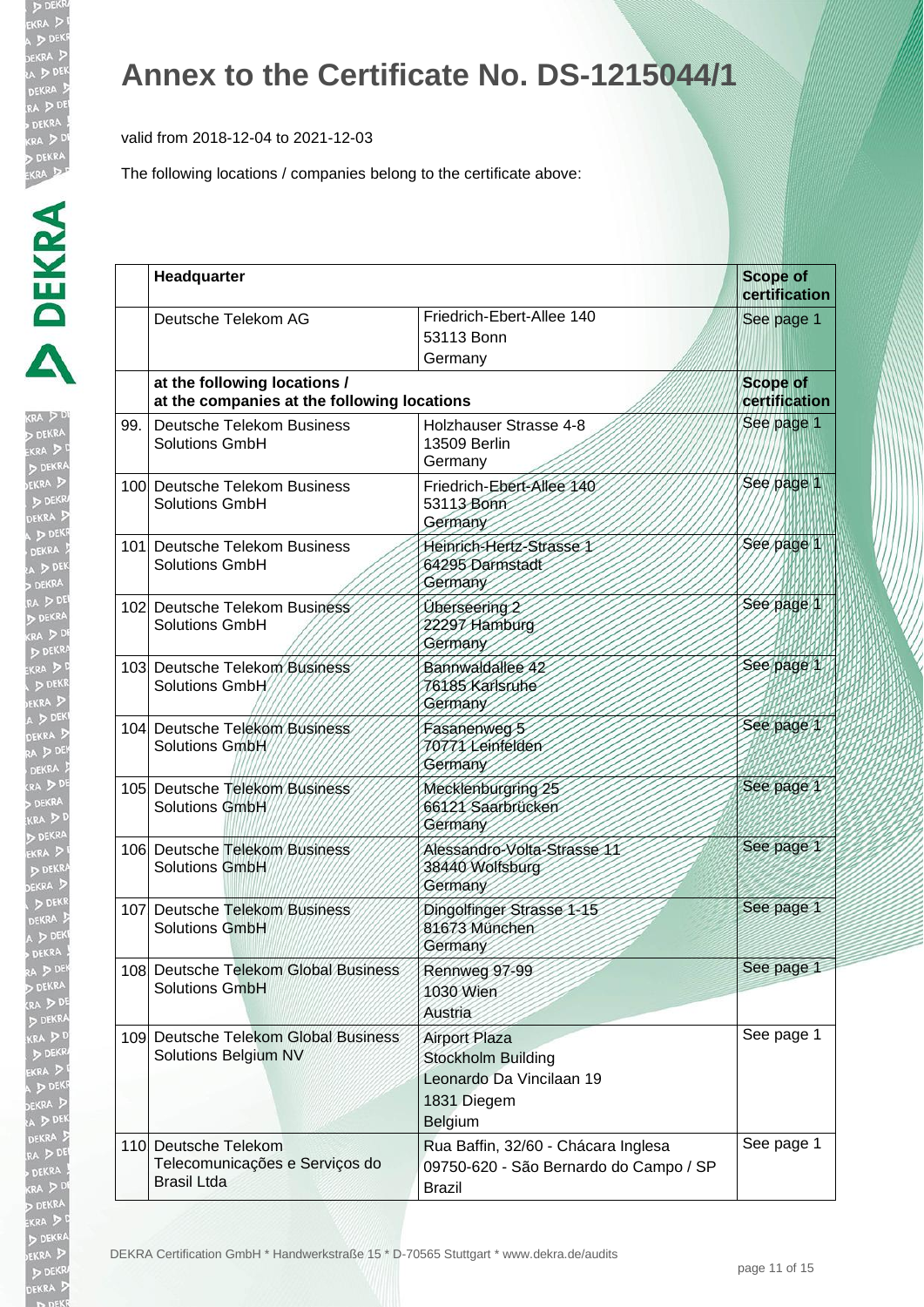valid from 2018-12-04 to 2021-12-03

| Î                                        |
|------------------------------------------|
| KRA<br>D D EKR<br>D EKI<br>D EKI<br>D EK |
|                                          |
|                                          |
|                                          |
|                                          |
|                                          |
|                                          |
|                                          |
| A ER                                     |
|                                          |
| $\frac{1}{2}$                            |
|                                          |
|                                          |
|                                          |
|                                          |
|                                          |
|                                          |
|                                          |
|                                          |
|                                          |
|                                          |
|                                          |
|                                          |
|                                          |
|                                          |
|                                          |
|                                          |
|                                          |
|                                          |
| RA D (R ) KI D EK D E J D A D A D        |
|                                          |
|                                          |
|                                          |
|                                          |
|                                          |
|                                          |
|                                          |
|                                          |
| ۱                                        |
|                                          |
| I                                        |
| ļ<br>l                                   |
|                                          |
| ĺ                                        |
| $\sim$                                   |
|                                          |
| ļ                                        |
|                                          |
|                                          |
|                                          |
|                                          |

| Headquarter                                                                            |                                                                                                                                            | <b>Scope of</b><br>certification |
|----------------------------------------------------------------------------------------|--------------------------------------------------------------------------------------------------------------------------------------------|----------------------------------|
| Deutsche Telekom AG                                                                    | Friedrich-Ebert-Allee 140<br>53113 Bonn<br>Germany                                                                                         | See page 1                       |
| at the following locations /<br>at the companies at the following locations            |                                                                                                                                            | <b>Scope of</b><br>certification |
| 111 Deutsche Telekom Global Business<br>Solutions China (HK) Limited                   | 7/F, Chung Nam Building, XXockhart Road,<br>Wanchai<br>Hongkong                                                                            | See page 1                       |
| 112 Deutsche Telekom Global Business<br><b>Solutions France SAS</b>                    | 1-3 rue Eugene et Armand Peugeot<br>92500 Rueil-Malmaison<br>France                                                                        | See page 1                       |
| 113 Deutsche Telekom Global<br><b>BusinessSolutions Iberia S.L.</b>                    | C/Sancho de Ávila, núm. 110-130<br>08018 Barcelona<br>Spain                                                                                | See page 1                       |
| 114 Deutsche Telekom Global<br>BusinessSolutions Iberia S.L                            | Orduña, 2<br>28034 Madrid<br><b>Spain</b>                                                                                                  | See page 1                       |
| 115 Deutsche Telekom Global Business<br>Solutions Ibéria SLU / Sucursal em<br>Portugal | <b>Edifício Atlantis</b><br>Av. Dom João II, nº 44 C<br>1990-095 Lisboa<br>Portugal                                                        | See page 1                       |
| 116 Deutsche Telekom Global Business<br>Solutions Italia S.t.l.                        | Centro Direzionale Milanofiori<br>Strada 4, Palazzo Q5<br>20089 Rozzano (MILANO)<br>Italy                                                  | See page 1                       |
| 117 DTAG Global Business Solutions<br>México S.A. de C.V.                              | Boulevard Municipio Libre 1933<br>Ex Hacienda Mayorazgo<br>CP 72450<br>Puebla<br>Mexico                                                    | See page 1                       |
| 118 Deutsche Telekom Global Business<br>Solutions Nederland B.V.                       | Van Deventerlaan 31-51<br>3528 AG Utrecht<br>Netherlands                                                                                   | See page 1                       |
| 119 Deutsche Telekom Nordic A/S                                                        | Lautrupvang 8<br>2750 Ballerup<br><b>Denmark</b>                                                                                           | See page 1                       |
| 120 Deutsche Telekom Nordic A/S                                                        | Deutsche Telekom Nordic A/S, Sverigefilial<br><b>Kista Science Tower</b><br>Färögatan 33, House D, 7th floor,<br>SE-164 51 Kista<br>Sweden | See page 1                       |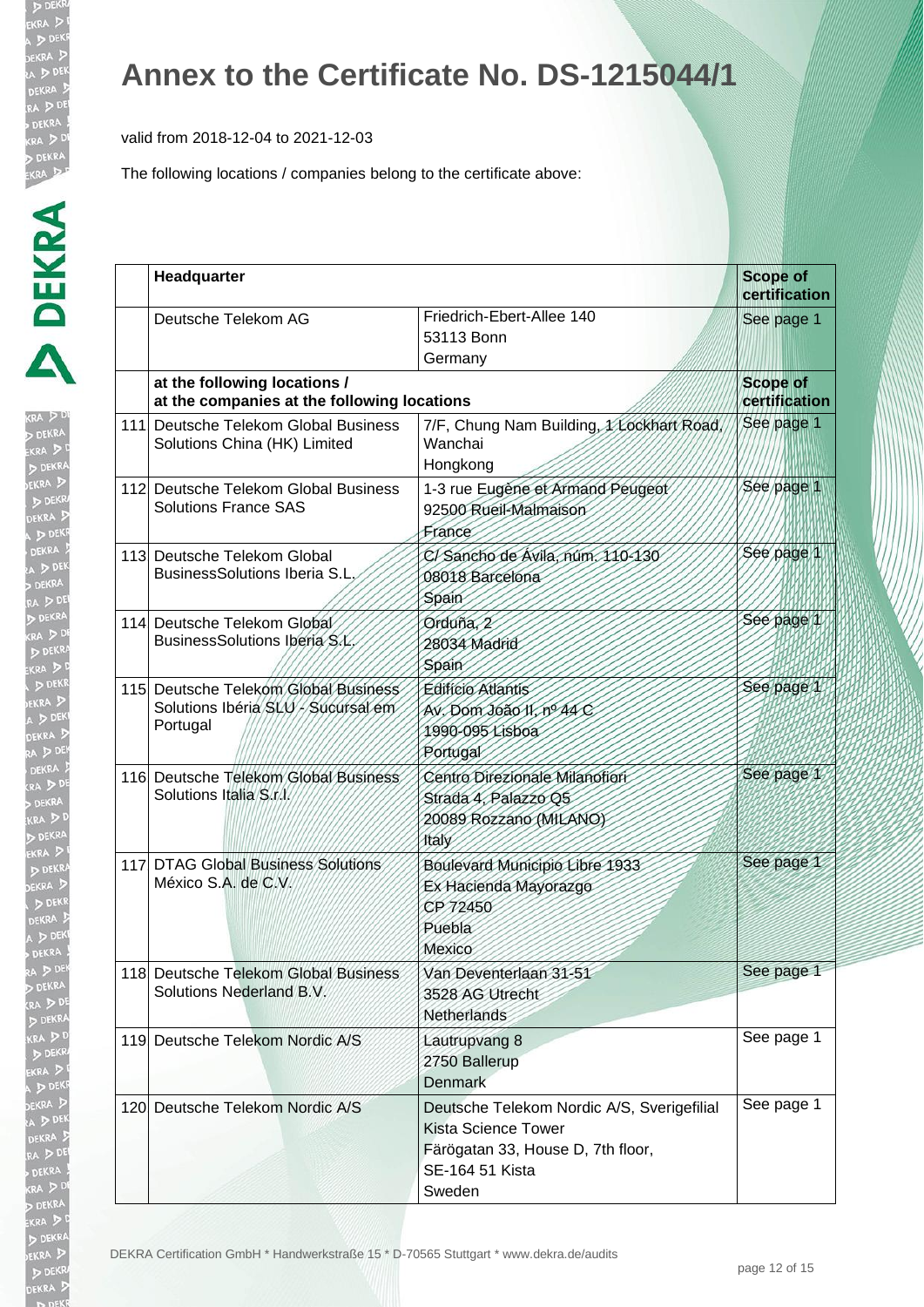valid from 2018-12-04 to 2021-12-03

| ŀ<br>RA .       |
|-----------------|
|                 |
|                 |
|                 |
|                 |
|                 |
|                 |
| l               |
|                 |
|                 |
|                 |
|                 |
|                 |
|                 |
|                 |
| à               |
|                 |
|                 |
|                 |
|                 |
|                 |
|                 |
| $\frac{1}{2}$   |
|                 |
|                 |
|                 |
|                 |
| <r< td=""></r<> |
|                 |
|                 |
|                 |
|                 |
|                 |
|                 |
|                 |
|                 |
|                 |
|                 |
|                 |
|                 |
|                 |
|                 |
|                 |
|                 |
|                 |
|                 |
|                 |
|                 |
|                 |

| Headquarter                                                                 |                                                                                                                                                      | <b>Scope of</b><br>certification |  |
|-----------------------------------------------------------------------------|------------------------------------------------------------------------------------------------------------------------------------------------------|----------------------------------|--|
| Deutsche Telekom AG                                                         | Friedrich-Ebert-Allee 140<br>53113 Bonn<br>Germany                                                                                                   | See page 1                       |  |
| at the following locations /<br>at the companies at the following locations |                                                                                                                                                      | <b>Scope of</b><br>certification |  |
| 121. Deutsche Telekom Nordic A/S                                            | Deutsche Telekom Nordic A/S sivuliike<br>Suomessa<br>C/o Azets Insight Oy PB 1 00028 AZETS<br>Keilaranta 16, 5th floor,<br>FI-02150 Espoo<br>Einland | See page 1                       |  |
| 122 Deutsche Telekom Nordic A/S                                             | Deutsche Telekom Nordic (NUF)<br>clo Visma Services Norge AS<br>Karenslyst Allé 56,<br>POB 733 Skøyen,<br>NO-0214 Oslo<br>Norway                     | See page 1                       |  |
| 123 Deutsche Telekom North America<br>Inc.                                  | 141 West Front Street<br>Red Bank, NJ 07701<br>USA                                                                                                   | See page 1                       |  |
| 124 LLC Deutsche Telekom IT RUS                                             | Linija 13 V.O., 14 Build B<br>199034 Sankt Petersburg<br>Russia                                                                                      | See page 1                       |  |
| 125 LLC Deutsche Telekom /T RUS                                             | 36/40, Sredniy prospect, Vasilievsky Island,<br>199034, Saint-Petersburg<br>Russia                                                                   | See page 1                       |  |
| 126 LLC Deutsche Telekom IT RUS                                             | 8, Preobrazhenskaya square,<br>107061, Moscow<br><b>Russia</b>                                                                                       | See page 1                       |  |
| 127 LLC Deutsche Telekom IT RUS                                             | 11, Kirova street,<br>394018 Voronezh<br><b>Russia</b>                                                                                               | See page 1                       |  |
| 128 LLC Deutsche Telekom IT RUS                                             | 6A, Kirova street,<br>394018 Voronezh<br><b>Russia</b>                                                                                               | See page 1                       |  |
| 129 LLC Deutsche Telekom GBS RUS                                            | 8, Preobrazhenskaya square,<br>107061 Moscow<br><b>Russia</b>                                                                                        | See page 1                       |  |
| 130 Deutsche Telekom Global Business<br>Solutions Singapore Pte. Ltd.       | 15 Changi Business Park Crescent #06-02<br><b>Haite Building</b><br>Singapore 486006<br>Singapore                                                    | See page 1                       |  |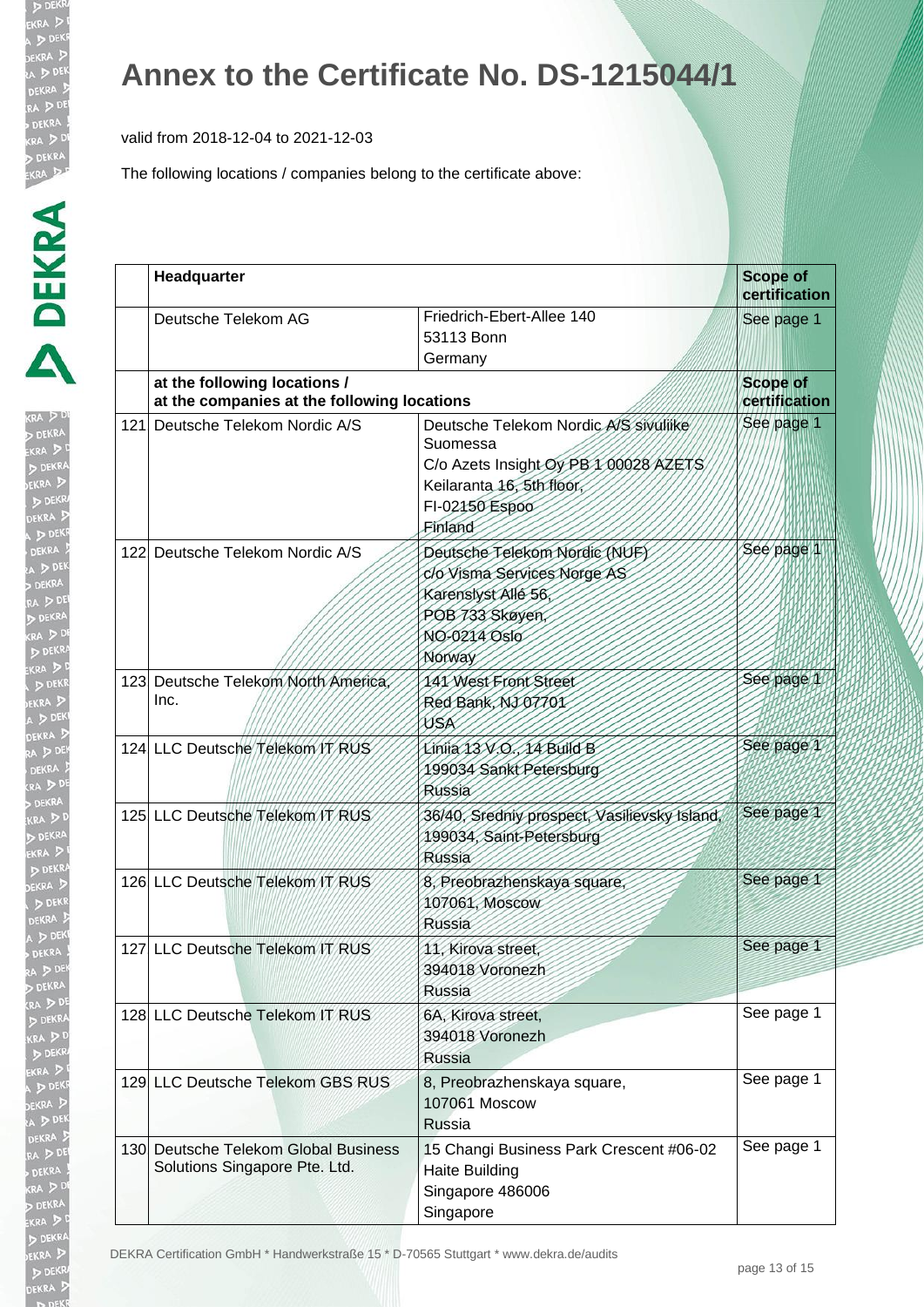valid from 2018-12-04 to 2021-12-03

The following locations / companies belong to the certificate above:

| KR.                        |
|----------------------------|
|                            |
|                            |
|                            |
|                            |
|                            |
|                            |
|                            |
|                            |
|                            |
|                            |
|                            |
| <b>D</b><br>DR<br>DEN<br>A |
|                            |
|                            |
|                            |
|                            |
|                            |
| į<br>KR<br>J               |
|                            |
| I                          |
|                            |
|                            |
|                            |
| $\frac{1}{2}$              |
|                            |
|                            |
|                            |
|                            |
|                            |
|                            |
|                            |
|                            |
|                            |
|                            |
|                            |
|                            |
|                            |
|                            |
|                            |
|                            |
|                            |
| I                          |
|                            |
| リンパン<br>l                  |
|                            |
|                            |
|                            |
|                            |
|                            |
|                            |
|                            |

| Headquarter                                                                      | <b>Scope of</b><br>certification                                                                 |            |
|----------------------------------------------------------------------------------|--------------------------------------------------------------------------------------------------|------------|
| Deutsche Telekom AG                                                              | Friedrich-Ebert-Allee 140<br>53113 Bonn<br>Germany                                               | See page 1 |
| at the following locations /<br>at the companies at the following locations      | <b>Scope of</b><br>certification                                                                 |            |
| 131 Deutsche Telekom Global Business<br>Solutions Singapore Pte. Ltd.            | 23 Tai Seng Drive<br>Singapore 535224<br>Singapore                                               | See page 1 |
| 132 Deutsche Telekom Global Business<br>Solutions Singapore Pte. Ltd.            | Equinix, 20 Ayer Rajah Crescent<br>Singapore 139964<br>Singapore                                 | See page 1 |
| 133 Deutsche Telekom Global Business<br><b>Solutions Schweiz AG</b>              | Industriestrasse 21<br>3052 Zollikofen<br>Switzerland                                            | See page   |
| 134 Deutsche Telekom Global Business<br>Solutions UK Ltd.                        | Building K <sub>2</sub><br>Timbold Drive, Kents Hill<br>Milton Keynes, MK7 6BZ<br>United Kingdom | See page   |
| 135 Deutsche Telekom IOT GmbH                                                    | Friedrich-Ebert-Allee 71-77<br>53113 Bonn<br>Germany                                             | See page 1 |
| 136 I.T.E.N.O.S. International Telecom<br><b>Network Operation Services GmbH</b> | Bonner Talweg 100<br>53113 Bonn<br>Germany                                                       | See page 1 |
| 137 I.T.E.N.O.S. International Telecom<br><b>Network Operation Services GmbH</b> | Rebstöcker Strasse 25-31 / Kleyerstrasse 90<br>60326 Frankfurt/Main<br>Germany                   | See page 1 |
| 138 I.T.E.N.O.S. International Telecom<br><b>Network Operation Services GmbH</b> | <b>Holtdorfer Strasse 35</b><br>53229 Bonn<br>Germany                                            | See page 1 |
| 139 I.T.E.N.O.S. International Telecom<br><b>Network Operation Services GmbH</b> | Vogelsanger Weg 91<br>40470 Düsseldorf<br>Germany                                                | See page 1 |
| 140 I.T.E.N.O.S. International Telecom<br><b>Network Operation Services GmbH</b> | Bauerbergweg 23 - 25<br>22111 Hamburg<br>Germany                                                 | See page 1 |
| 141. Deutsche Telekom IT GmbH                                                    | Landgrabenweg 151<br>53227 Bonn<br>Germany                                                       | See page 1 |
| 142 Deutsche Telekom IT &<br>Telecommunications Hungary Kft.                     | Tóth Kálmán u. 2/B (Mill Park)<br>1097 Budapest<br>Hungary                                       | See page 1 |